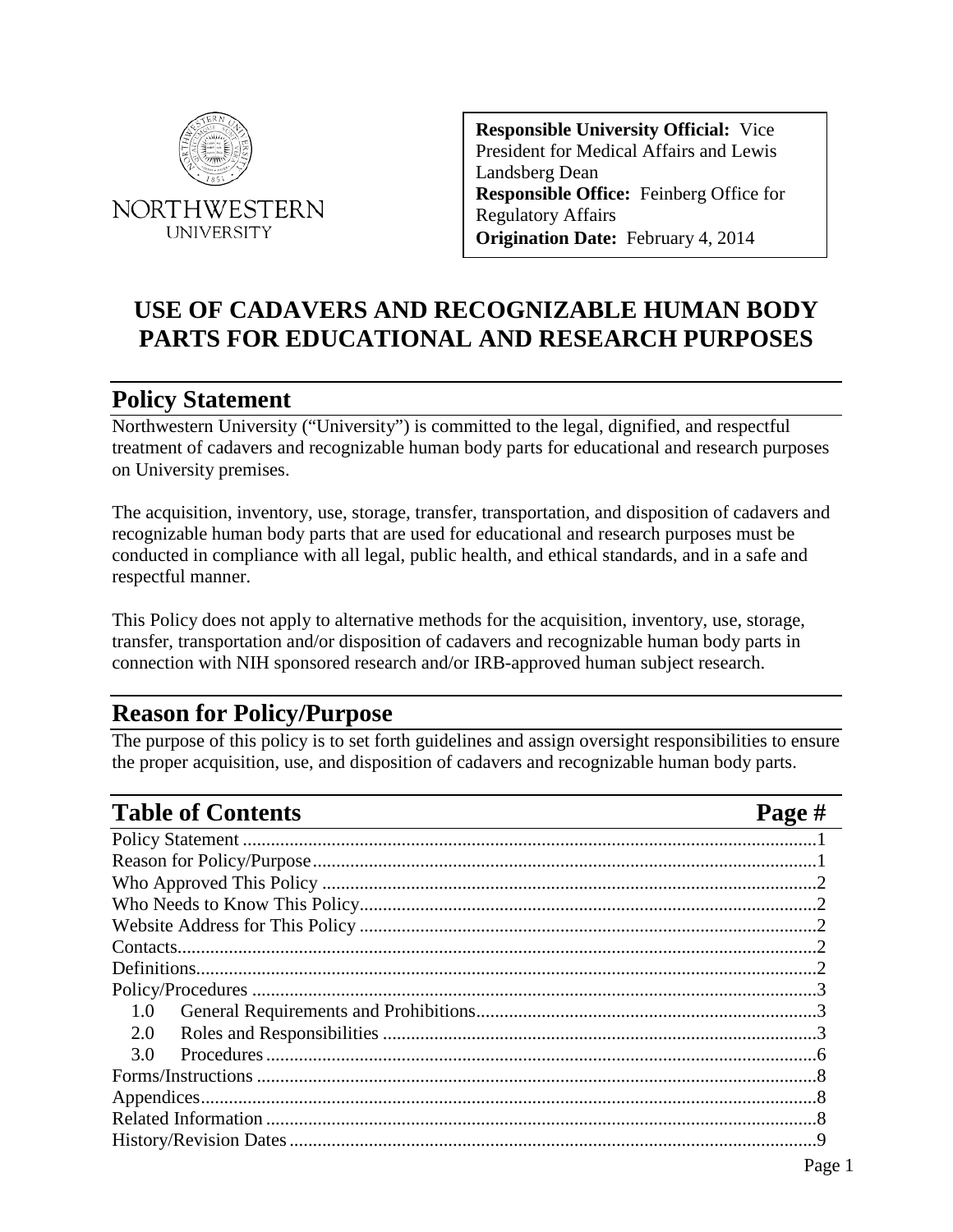# <span id="page-1-0"></span>**Who Approved This Policy**

Provost Senior Vice President for Business and Finance Vice President for Research Vice President for Medical Affairs and Lewis Landsberg Dean

# <span id="page-1-1"></span>**Who Needs to Know This Policy**

Faculty, staff, students, trainees and all other affiliated members of the Northwestern University community who are involved in the use of cadavers and recognizable human body parts for educational and research purposes on Northwestern University premises.

# <span id="page-1-2"></span>**Website Address for This Policy**

http://www.feinberg.northwestern.edu/compliance/documents/Use\_of\_Cadavers\_and\_Body\_Part s.pdf

### <span id="page-1-3"></span>**Contacts**

If you have any questions on the Use of Cadavers and Recognizable Human Body Parts for Educational and Research Purposes Policy, you may:

- 1. Call the Feinberg Office for Regulatory Affairs at 312-503-2855, or
- 2. Send an e-mail to fsm-compliance@northwestern.edu

<span id="page-1-4"></span>

| <b>Definitions</b>                                            |                                                                                                                                                                                                                                                                                                                      |
|---------------------------------------------------------------|----------------------------------------------------------------------------------------------------------------------------------------------------------------------------------------------------------------------------------------------------------------------------------------------------------------------|
| <b>Anatomical Specimens</b><br><b>Coordinating Department</b> | The Feinberg School of Medicine ("Feinberg") Augusta<br>Webster, MD, Office of Medical Education ("Feinberg"<br>AWOME"), the Northwestern Center for Advanced<br>Surgical Education ("NCASE"), and the Office for<br>Research Safety ("ORS") are each considered an<br>Anatomical Specimens Coordinating Department. |
| <b>Anatomical Specimens</b><br>Coordinator                    | The Anatomical Specimens Coordinator is a staff member,<br>housed within each of the Anatomical Specimens<br>Coordinating Departments who is responsible for<br>interacting with project leaders on Approved Projects and<br>ensuring compliance with this policy.                                                   |
| <b>Approved Project</b>                                       | Use of cadavers and/or body parts for educational and<br>research activities that have received formal, written<br>approval by the Feinberg AWOME, NCASE, ORS, or the<br>Feinberg Office for Regulatory Affairs ("Feinberg ORA")<br>as indicated on the <b>Anatomical Specimens Request Form</b> .                   |
| Approved Source of                                            | A supplier of cadavers and/or body parts that has been                                                                                                                                                                                                                                                               |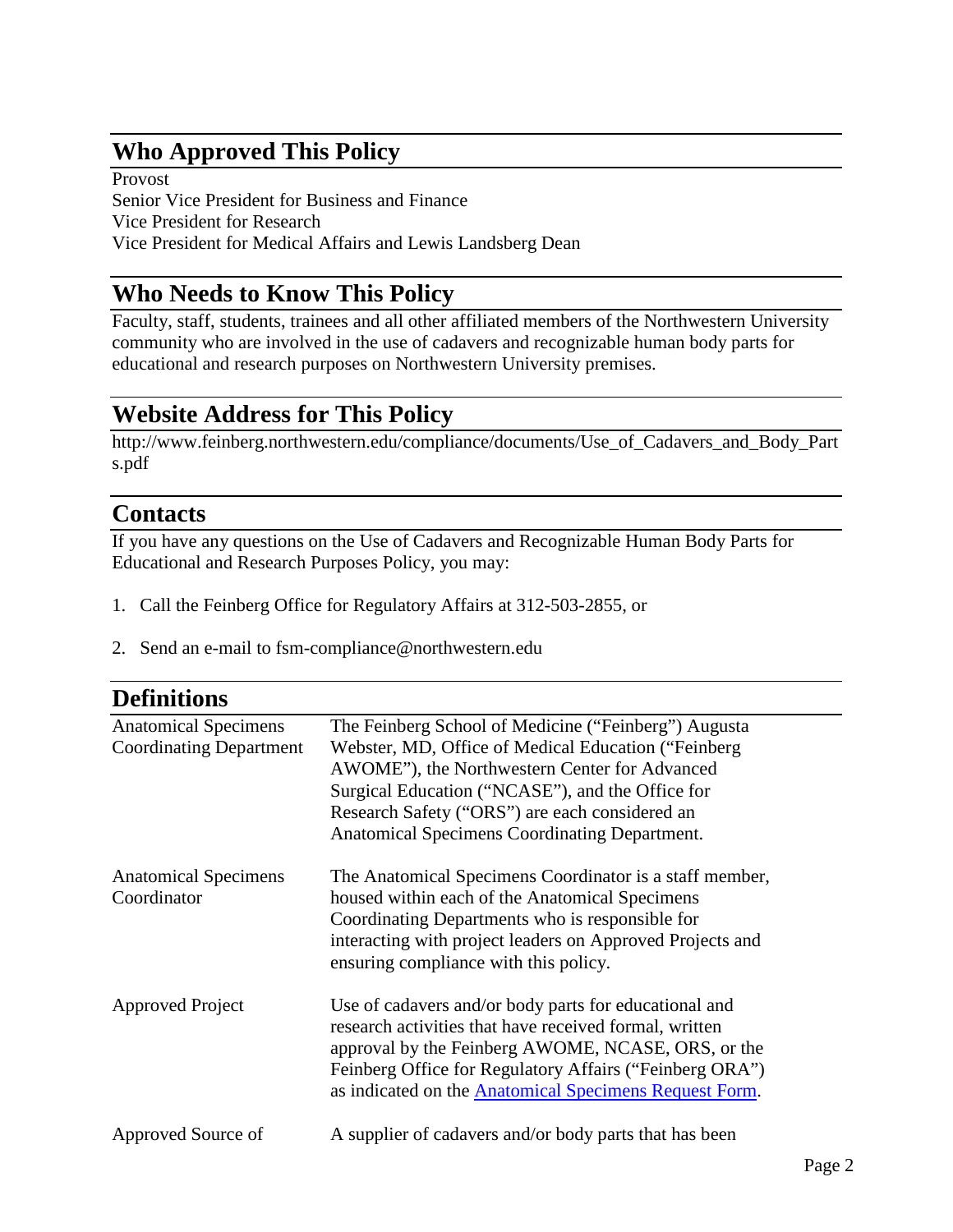| Supply or Approved<br>Supplier                                                                              | designated a preferred University vendor through the<br>University Services - Purchasing Resource Services<br>Department, and is approved for use by an Anatomical<br>Specimens Coordinating Department. See Approved<br>Supplier List.                                                                                                                                                                                                                                                                                                                      |
|-------------------------------------------------------------------------------------------------------------|--------------------------------------------------------------------------------------------------------------------------------------------------------------------------------------------------------------------------------------------------------------------------------------------------------------------------------------------------------------------------------------------------------------------------------------------------------------------------------------------------------------------------------------------------------------|
| Disposition                                                                                                 | Transfers of cadavers and/or body parts out of the<br>University to a third party for cremation, burial, or other<br>purposes involving the extended use of the cadavers and/or<br>body parts.                                                                                                                                                                                                                                                                                                                                                               |
| <b>Whole Body Cadavers</b><br>("cadavers") and<br>Recognizable Human<br><b>Body Parts</b><br>("body parts") | Whole body cadavers and any human body part, including<br>whole bones, whole organs, and external parts that are<br>commonly recognizable by the lay person. This does not<br>include blood, urine, feces, semen, or other bodily fluids,<br>small or microscopic quantities of tissue or sections of<br>bones or viscera, human cells, hair, teeth, nails, paraffin<br>blocks, or tissue slides, or any body part designated for<br>immediate therapeutic or clinical use (e.g., anatomical or<br>surgical pathological analysis or organ transplantation). |

# <span id="page-2-0"></span>**Policy/Procedures**

### <span id="page-2-1"></span>**1.0 General Requirements and Prohibitions**

All acquisitions of cadavers and/or body parts must be from an Approved Supplier or, under special circumstances, from a source approved by an Anatomical Specimens Coordinating Department (i.e., the Feinberg AWOME, NCASE, or ORS) or the Feinberg ORA.

Cadavers and/or body parts may only be used for Approved Projects, and only for uses consistent with those indicated on the [Anatomical Specimens Request Form.](https://forms.feinberg.northwestern.edu/view.php?id=203857)

All cadavers and/or body parts used for Approved Projects must be kept intact as much as possible for the purpose of subsequent cremation and burial.

The following activities are prohibited:

- 1. Acquisition of cadavers and/or body parts from any source that is not an Approved Supplier or has not been pre-approved per the requirements of this policy. See Section 3.1 for further detail.
- 2. Use, storage, transfer, or transport of cadavers and/or body parts in a manner that has not been pre-approved in accordance with this policy.
- 3. Any and all commercial trafficking in cadavers and/or body parts. The University and its workforce must not sell or otherwise profit from the transfer of cadavers and/or body parts.

### <span id="page-2-2"></span>**2.0 Roles and Responsibilities**

#### 2.1 University Services – Purchasing Resource Services Department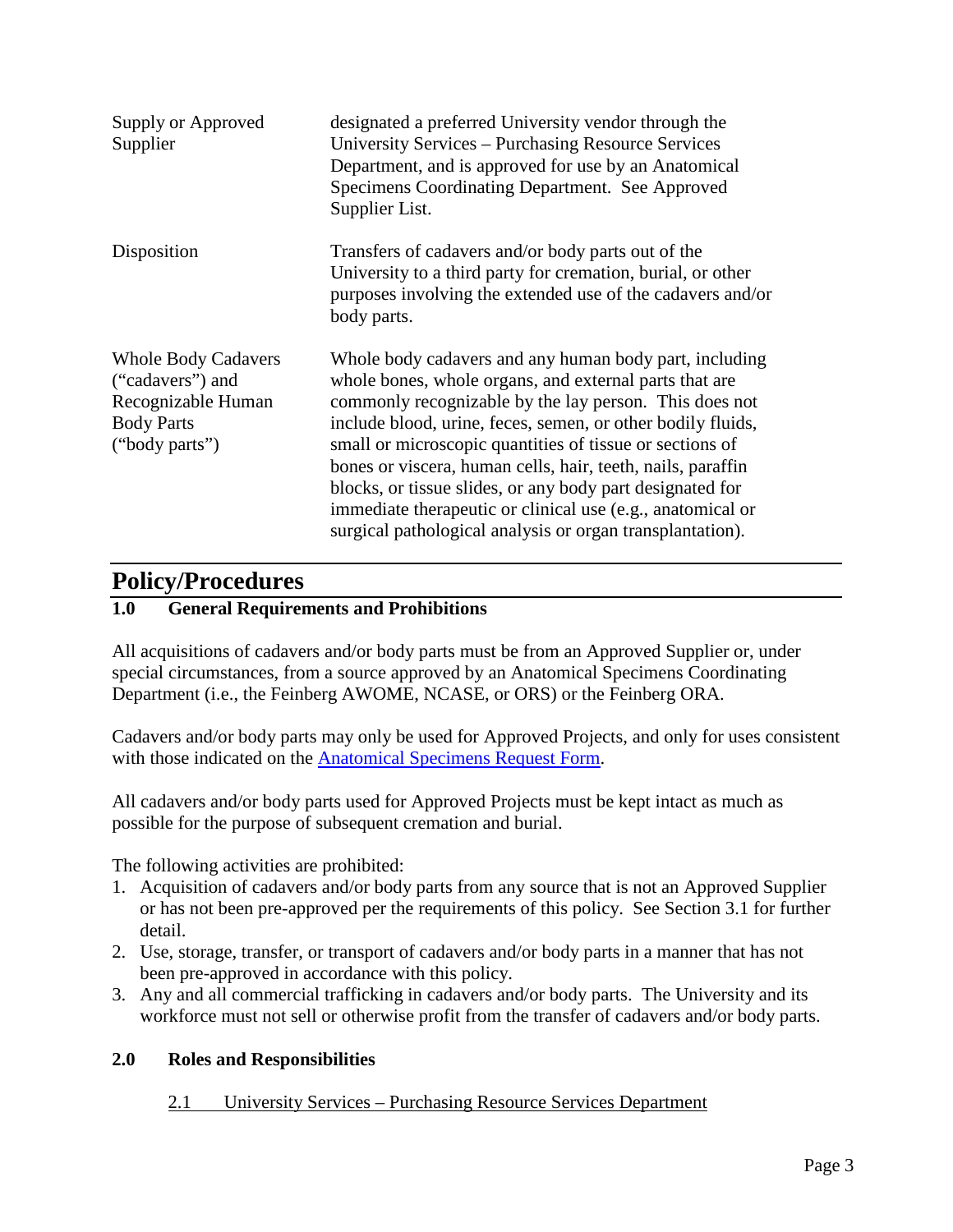The University Services – Purchasing Resource Services Department is responsible for the following:

- a) Managing the Invitation to Bid (ITB) process and working with an evaluation committee in their decision to select the appropriate vendor(s) to be awarded a contract.
- b) Negotiating and writing the final vendor contract(s).
- c) Managing contract compliance and administering contract changes and extensions.
- d) Making the Approved Supplier List available on the Purchasing Resource Services Department's online Preferred Vendor Matrix. Purchasing Resource Services shall also work with the Feinberg ORA to make this information available through additional channels, if needed.

2.2 Feinberg Augusta Weber, MD, Office of Medical Education (Feinberg AWOME) The Feinberg AWOME is responsible for the following on the Chicago and Evanston campuses:

- a) Serving as the sole point of contact for acquisition, receipt, and final Disposition of all cadavers and brains procured through the Anatomical Gift Association of Illinois ("AGA") (the University's principal supplier of cadavers), or from an Approved Supplier, for educational or research activities.
- b) Tracking the location of all cadavers and brains (via use of the Feinberg AWOME Anatomical Specimens Tracking Sheet) and maintaining appropriate supporting documentation: Initially recording and subsequently monitoring the location, movement, and use of cadavers and their parts from the time of their arrival at the University until the time of their final Disposition by the University, including internal transfer among educators and investigators.
- c) Overseeing the movement of cadavers and/or cadavers' parts between non-contiguous University locations for continued use.
- d) Maintaining official records of cadavers and brains for all Approved Projects.

### 2.3 Northwestern Center for Advanced Surgical Education (NCASE)

NCASE is responsible for the following on the Chicago campus:

- a) Serving as the sole point of contact for acquisition, receipt, and final Disposition of body parts procured from an Approved Supplier for educational or research activities.
- b) Tracking the location of all body parts (via use of the NCASE Anatomical Specimens Tracking Sheet) and maintaining appropriate supporting documentation: Initially recording and subsequently monitoring the location, movement, and use of body parts from the time of their arrival at the University until the time of their final Disposition by the University, including internal transfer among educators.
- c) Overseeing the movement of body parts between non-contiguous University locations for continued use.
- d) Maintaining official records of body parts for all Approved Projects.

### 2.4 Office for Research Safety (ORS)

ORS is responsible for the following on the Evanston campus:

- a) Serving as the sole point of contact for acquisition, receipt, and final Disposition of body parts procured from an Approved Supplier for educational or research activities.
- b) Tracking the location of all body parts and maintaining appropriate supporting documentation: Initially recording and subsequently monitoring the location,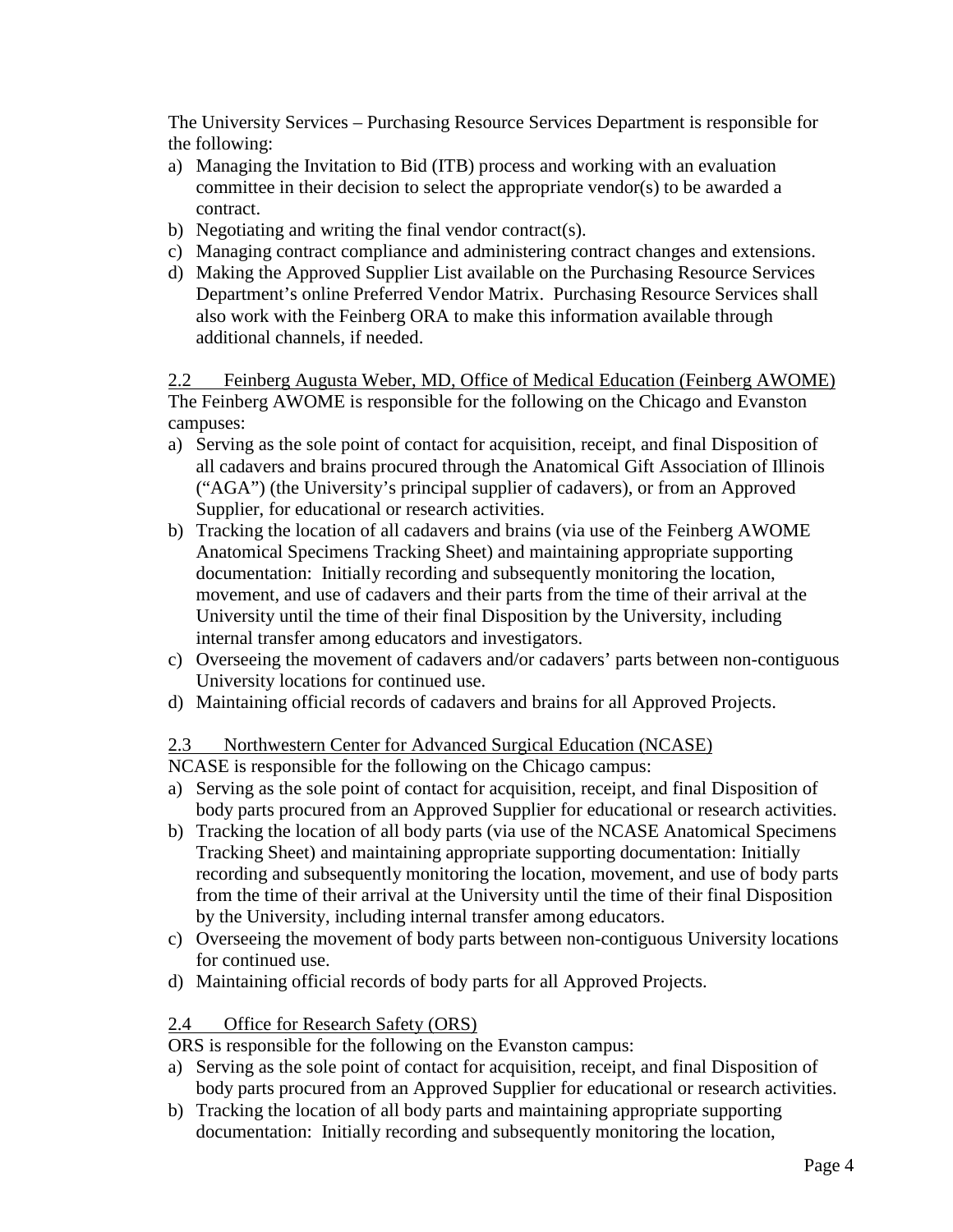movement, and use of body parts from the time of their arrival at the University until the time of their final Disposition by the University, including internal transfer among investigators and educators.

- c) Overseeing the movement of body parts between non-contiguous University locations for continued use.
- d) Conducting at least annual site inspections of all University schools and centers that regularly receive, use, and store cadavers and/or body parts.
- e) Maintaining official records of body parts for all Approved Projects.

### 2.5 Anatomical Specimens Coordinator

Each Anatomical Specimens Coordinating Department (i.e., the Feinberg AWOME, NCASE, and ORS) shall appoint a University staff member as an Anatomical Specimens Coordinator to work in conjunction with the requesting department's project leader on his/her department's Approved Projects. The Anatomical Specimens Coordinator is responsible for the following:

- a) Ensuring that appropriate physical security controls are in place and that the Anatomical Specimens Tracking Sheet is adequately updated with regard to the department's activities, including any change in the status (e.g. from educational to research use) of cadavers and/or body parts.
- b) Maintaining records pursuant to Section 3.9 of this policy.
- c) Conducting quarterly inventories of cadavers and/or body parts, including reconciliation of physical inventory with the Anatomical Specimens Tracking Sheet, and reporting any discrepancies or change in the status of cadavers and/or body parts in writing to their departmental leadership, within three business days of discovering the discrepancy. Anatomical Specimens Coordinating Departments' leadership shall work with the Anatomical Specimens Coordinator to resolve all discrepancies.
- d) Participation in training and education programs as required.

### 2.6 Project Leader

The project leader is a faculty or staff member who is responsible for the actual use of cadavers and/or body parts during an Approved Project and assumes the lead role in directing and carrying out such activities as described in the Anatomical Specimens [Request Form. The project leader's responsibilities may not be delegated to student](https://forms.feinberg.northwestern.edu/view.php?id=203857)s or trainees. The project leader is responsible for the following:

- a) Submitting the [Anatomical Specimens Request Form](https://forms.feinberg.northwestern.edu/view.php?id=203857) to an Anatomical Specimens Coordinating Department. Please reference Section 3.2 to determine the department through which to coordinate this activity.
- b) Commencing use of cadavers and/or body parts only after receipt of a written approval of the [Anatomical Specimens Request Form.](https://forms.feinberg.northwestern.edu/view.php?id=203857)
- c) Maintaining records pursuant to Section 3.9 of this policy.
- d) Ensuring that project personnel comply with this policy.

### 2.7 Department Chair or Designee

The Department Chair or his/her designee is responsible for the following:

a) Ensuring that the departmental project leader fulfills responsibilities assigned to them under this policy.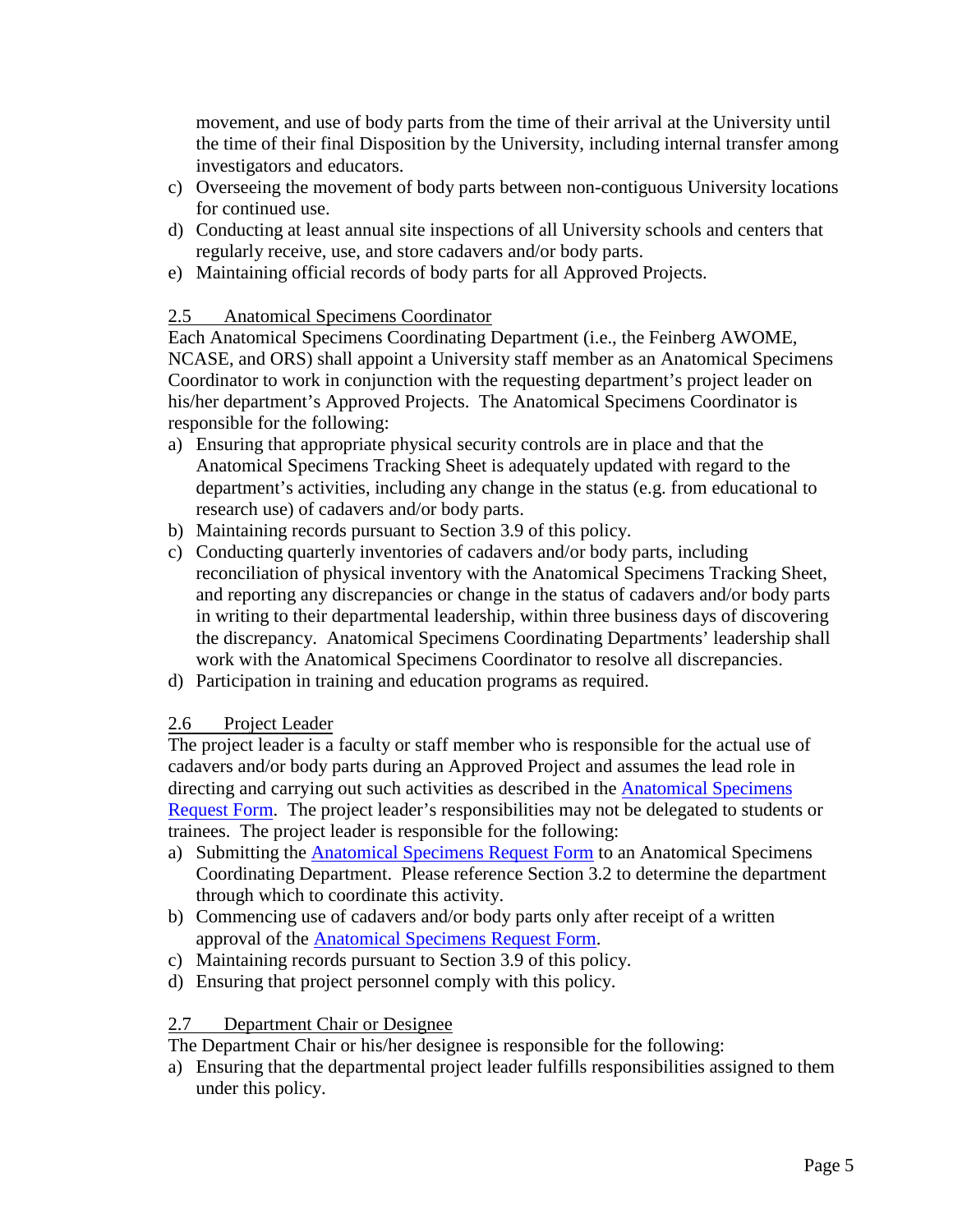- b) Ensuring that all departmental personnel comply with this policy, including cooperating with site inspections conducted by an Anatomical Specimens Coordinating Department.
- 2.8 General Oversight
- a) A standing committee including members from the Anatomical Specimens Coordinating Departments, appointed by the Feinberg School of Medicine Vice Dean for Regulatory Affairs, will meet as needed to review and address any issues regarding this policy and related procedures. Ex officio members of the standing committee will include:
	- Feinberg Vice Dean for Regulatory Affairs
	- Feinberg Director Compliance
	- Feinberg AWOME Representative
	- Feinberg NCASE Representative
	- Associate Vice President of Research
	- Office for Research Safety Representative
	- Purchasing Resource Services Representative
	- Evanston Campus Representative

### <span id="page-5-0"></span>**3.0 Procedures**

3.1 Identification of Approved Suppliers

The University Services – Purchasing Resource Services Department has vetted cadaver and body parts vendors through an Invitation to Bid (ITB) process, and selected appropriate vendor(s) to be awarded a contract. These vendors are noted as Approved Suppliers and have certified that they meet the University's standards with regard to specimen testing and procedures; the Approved Supplier List is made available on the Purchasing Resource Services Department's online Preferred Vendor Matrix. For more detailed information on approved suppliers, please see Appendix A: Acquisition of Cadavers and Recognizable Human Body Parts for Educational and Research Purposes.

3.2 Obtaining Approval of a Project by Submission of an Anatomical Specimens Request Form

The project leader is responsible for submitting a completed Anatomical Specimens Request Form to [the applicable Anatomical Specimens Coordinating Department. F](https://forms.feinberg.northwestern.edu/view.php?id=203857)or more detailed information on obtaining approval of a project please see Appendix A: Acquisition of Cadavers and Recognizable Human Body Parts for Educational and Research Purposes.

3.3 Commencement of an Approved Project/Receipt of Cadavers and/or Body Parts Once written approval by the applicable Anatomical Specimens Coordinator is provided, acquisition arrangements shall be initiated with an Approved Supplier.

Anatomical Specimens Coordinating Departments may not accept receipt of cadavers and/or body parts from an Approved Supplier prior to approval of the project.

The Anatomical Specimens Coordinators must ensure that all cadavers and/or body parts are received via University approved transporters, using approved transportation methods, adhering to all applicable legal, public health, and ethical standards. For more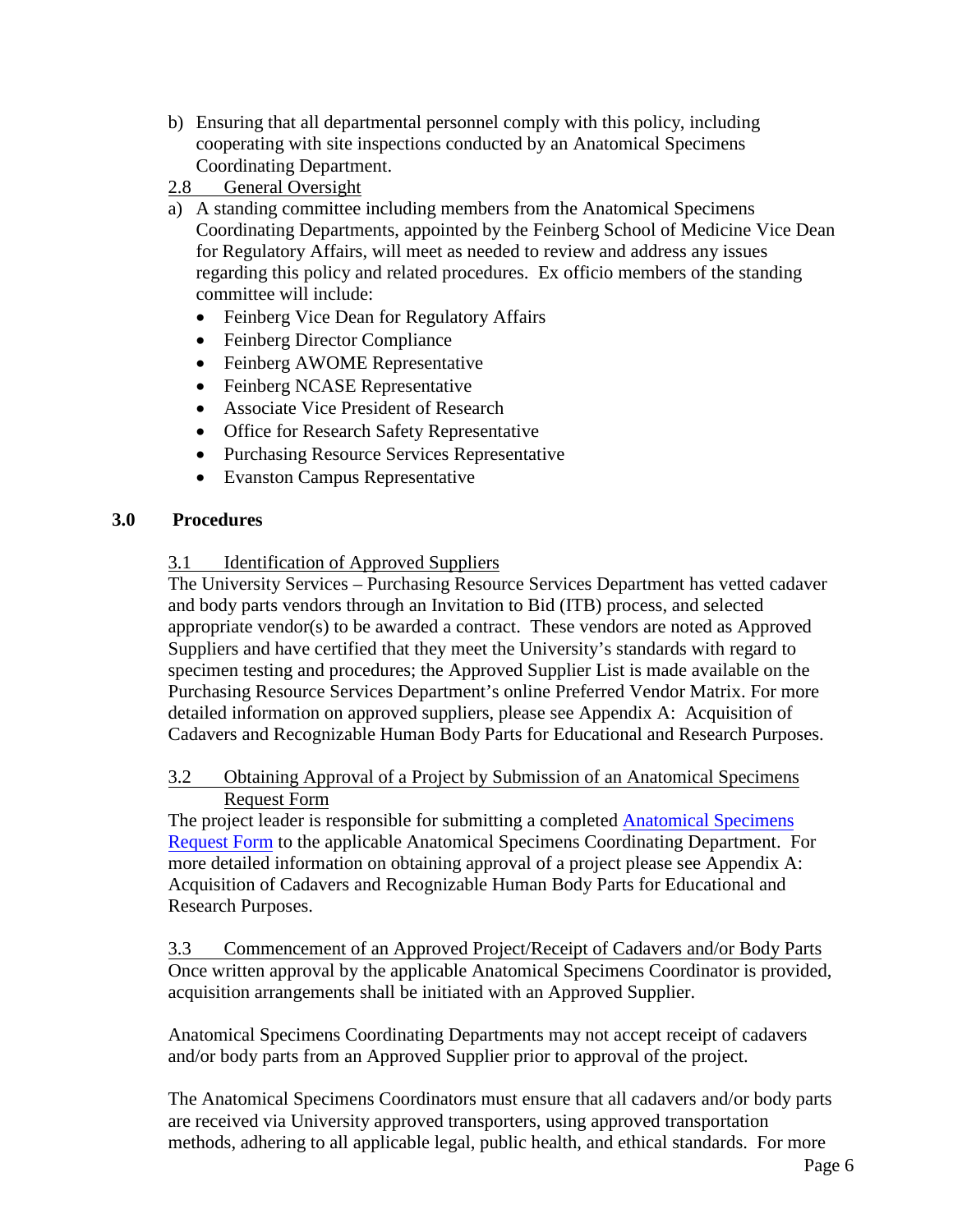detailed information on the receipt of cadavers and/or body parts, please see Appendix A: Acquisition of Cadavers and Recognizable Human Body Parts for Educational and Research Purposes.

3.4 Transport of Cadavers and/or Body Parts to the Project Leader's Department The applicable Anatomical Specimens Coordinator shall coordinate with the project leader to ensure the proper transport of cadavers and/or body parts to the approved location of the Approved Project within the University. Please reference Section III (a) of Appendix A: Acquisition of Cadavers and Recognizable Human Body Parts for Education and Research to determine the applicable Anatomical Specimens Coordinating Department through which to coordinate this activity. For more detailed information on the transport of cadavers and/or body parts, please see Appendix A: Acquisition of Cadavers and Recognizable Human Body Parts for Educational and Research Purposes.

### 3.5 Transfer of Cadavers and/or Body Parts between Approved Projects

The applicable Anatomical Specimens Coordinator shall coordinate with the project leader to ensure the proper transfer of cadavers and/or body parts between Approved Projects within the University. Please reference Section III (a) of Appendix A: Acquisition of Cadavers and Recognizable Human Body Parts for Education and Research to determine the applicable Anatomical Specimens Coordinating Department through which to coordinate this activity. For more detailed information on the transfer of cadavers and/or body parts between Approved Projects, Appendix A: Acquisition of Cadavers and Recognizable Human Body Parts for Educational and Research Purposes.

### 3.6 Disposition/Cremation of Cadavers and/or Body Parts

For detailed information on the Disposition of cadavers, brains, and/or body parts please see Appendix B: Disposition of Cadavers and Recognizable Human Body Parts for Educational and Research Purposes.

### 3.7 Cadavers and/or Body Parts Brought to the University by New Faculty, Staff, or Students

For detailed information on cadavers and/or body parts brought to the University by new faculty, staff or students, please see Appendix C: Special Circumstances – Use of Cadavers and Recognizable Human Body Parts for Educational and Research Purposes.

### 3.8 Cadavers and/or Body Parts Obtained by External Individual or Entity – Used for Demonstration/Educational Purposes Only

In exceptional cases, an external individual or entity may bring cadavers and/or body parts to the University for demonstration/educational purposes only if prior, written approval has been granted by NCASE. For more detailed information, please see Appendix C: Special Circumstances – Use of Cadavers and Recognizable Human Body Parts for Educational and Research Purposes.

### 3.9 Record Keeping and Retention

- a) Maintenance of accurate records is the responsibility of the Anatomical Specimens Coordinators within the Anatomical Specimens Coordinating Departments, in conjunction with ongoing communication from project leaders.
- b) The Anatomical Specimens Coordinator, who initially receives the cadaver and/or body part (working with the applicable project leader), is the party who is ultimately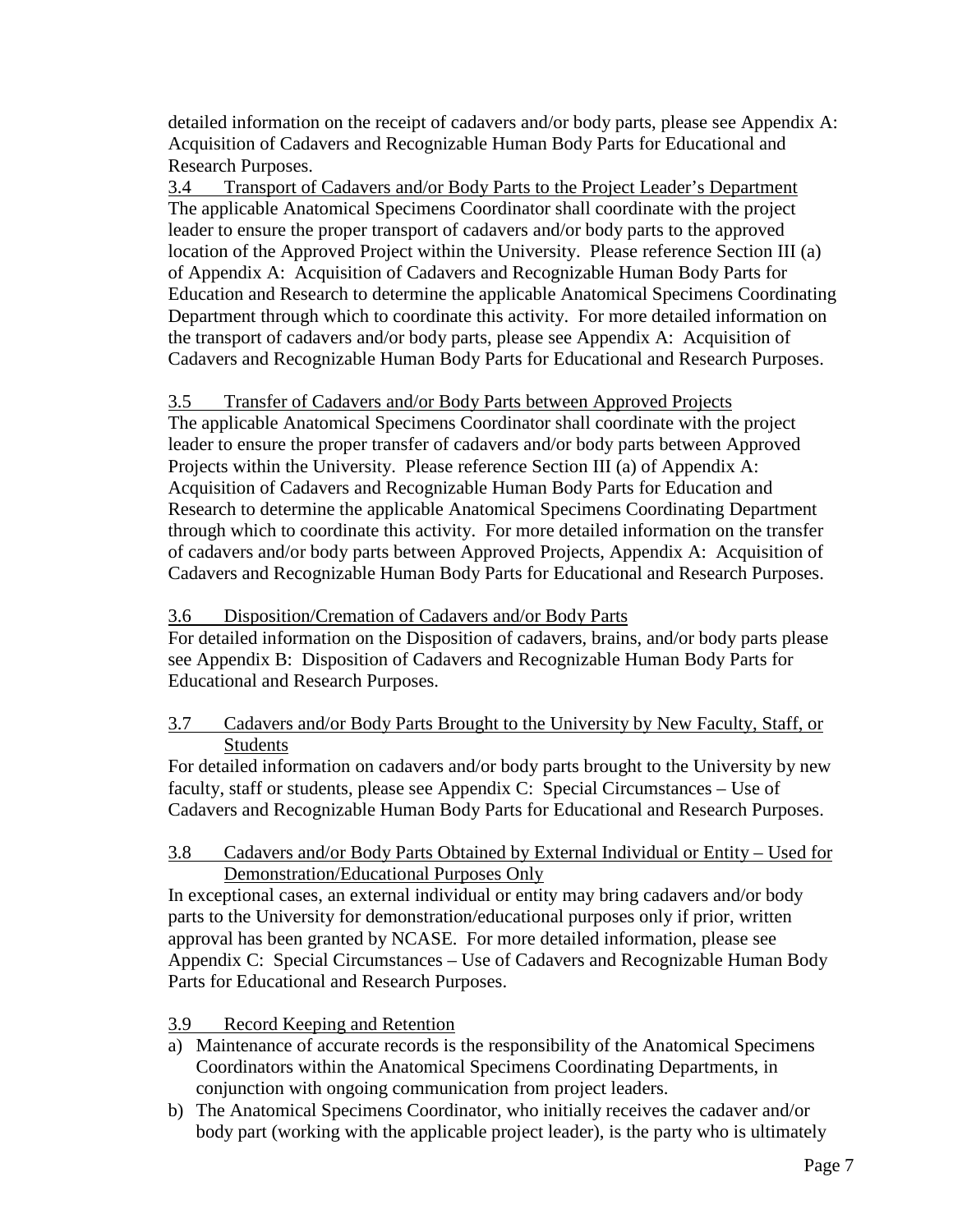responsible for the maintenance of those cadavers and/or body parts records until their final Disposition or approved transfer within the University. See Section 3.5 regarding additional record keeping requirements related to transfers between Approved Projects.

c) Records must be maintained for a minimum of 7 years per the University's record retention policy, or longer if required by law.

### 3.10 Financial Aspects

All transactions related to costs involving the use of cadavers and/or body parts for Approved Projects shall be fully and accurately documented and flow through established University channels. Financial records subject to this policy shall be maintained and are subject to audit.

a) The Anatomical Specimens Coordinating Departments shall be able to recover expenses incurred for the acquisition, use, and Disposition of cadavers and/or body parts for Approved Projects, and shall submit an invoice to the project leader's department. The project leader's department is responsible for reimbursement of costs associated with acquisition, use, and/or Disposition.

No departments, faculty, staff, or other individuals are permitted to charge or receive remuneration related to the use of cadavers and/or body parts covered by this policy, except as stated in this section. The University's Purchasing Card or personal credit cards may not be used for purchases of cadavers and/or body parts.

### <span id="page-7-0"></span>**Forms/Instructions**

The following forms are available online:

- [Anatomical Specimens Request Form](https://forms.feinberg.northwestern.edu/view.php?id=203857)
- [Request for Transfer and Use of Anatomical Specimens Form](https://forms.feinberg.northwestern.edu/view.php?id=203857)

The following documents may be requested from the Feinberg ORA:

- Approved Supplier List
- Feinberg AWOME Anatomical Specimens Tracking Sheet
- NCASE Anatomical Specimens Tracking Sheet
- External Vendor Exception Application Form

# <span id="page-7-1"></span>**Appendices**

[Appendix A: Acquisition of Cadavers and Recognizable Human Body Parts for Educational and](http://www.feinberg.northwestern.edu/compliance/documents/Appendix_A.pdf)  [Research Purposes](http://www.feinberg.northwestern.edu/compliance/documents/Appendix_A.pdf)

[Appendix B: Disposition of Cadavers and Recognizable Human Body Parts for Educational and](http://www.feinberg.northwestern.edu/compliance/documents/Appendix_B.pdf)  [Research Purposes](http://www.feinberg.northwestern.edu/compliance/documents/Appendix_B.pdf)

[Appendix C: Special Circumstances – Use of Cadavers and Recognizable Human Body Parts for](http://www.feinberg.northwestern.edu/compliance/documents/Appendix_C.pdf)  [Educational and Research Purposes](http://www.feinberg.northwestern.edu/compliance/documents/Appendix_C.pdf) 

[Appendix D: Other Resources / Contact Information](http://www.feinberg.northwestern.edu/compliance/documents/Appendix_D.pdf)

# <span id="page-7-2"></span>**Related Information**

[Selecting an Anatomical Specimens Coordinating Department - Flow Sheet](http://www.feinberg.northwestern.edu/compliance/documents/Flow_Sheet.pdf)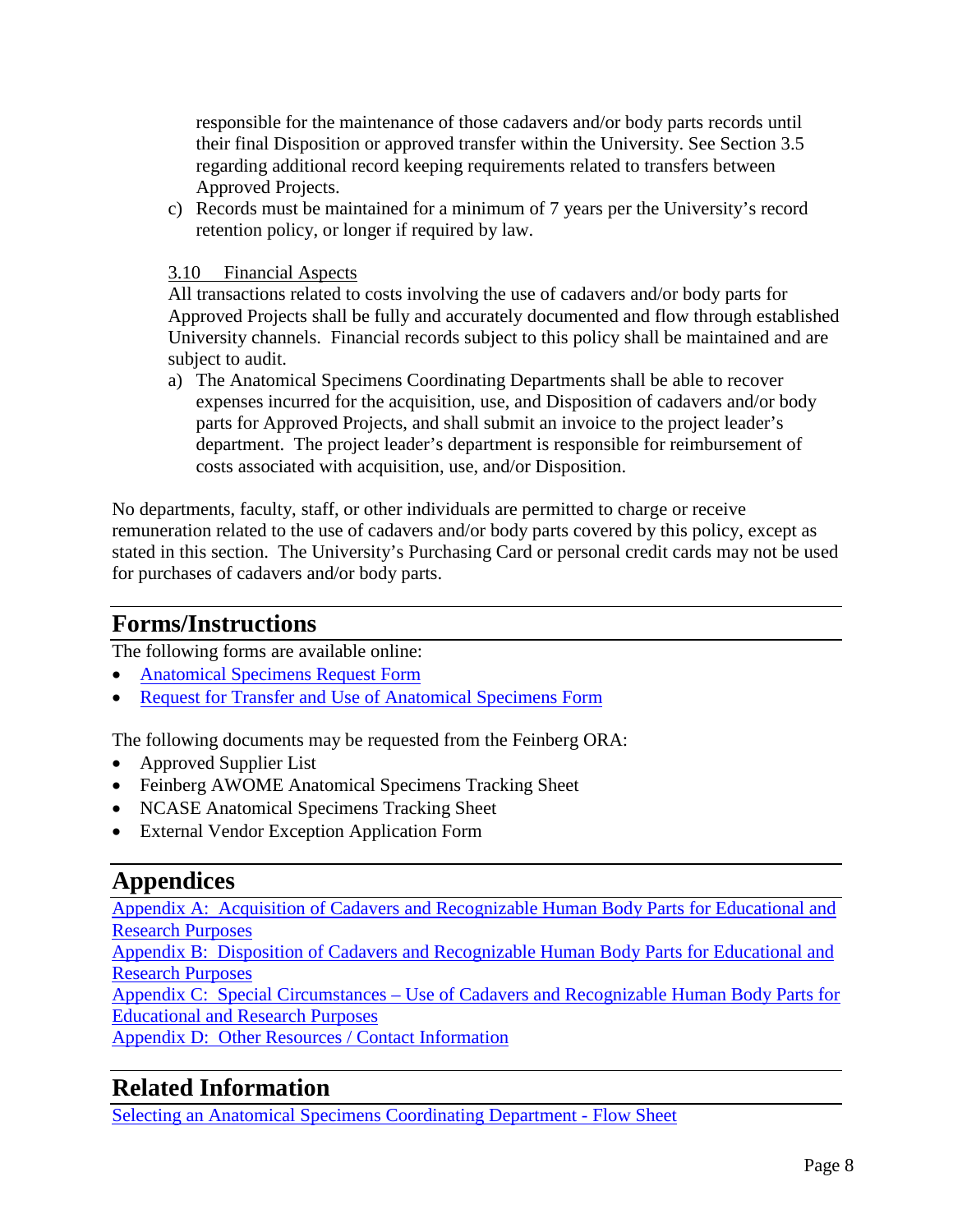# <span id="page-8-0"></span>**History/Revision Dates**

**Origination Date:** February 4, 2014

**Last Amended Date:** NA

**Next Review Date:** February, 2017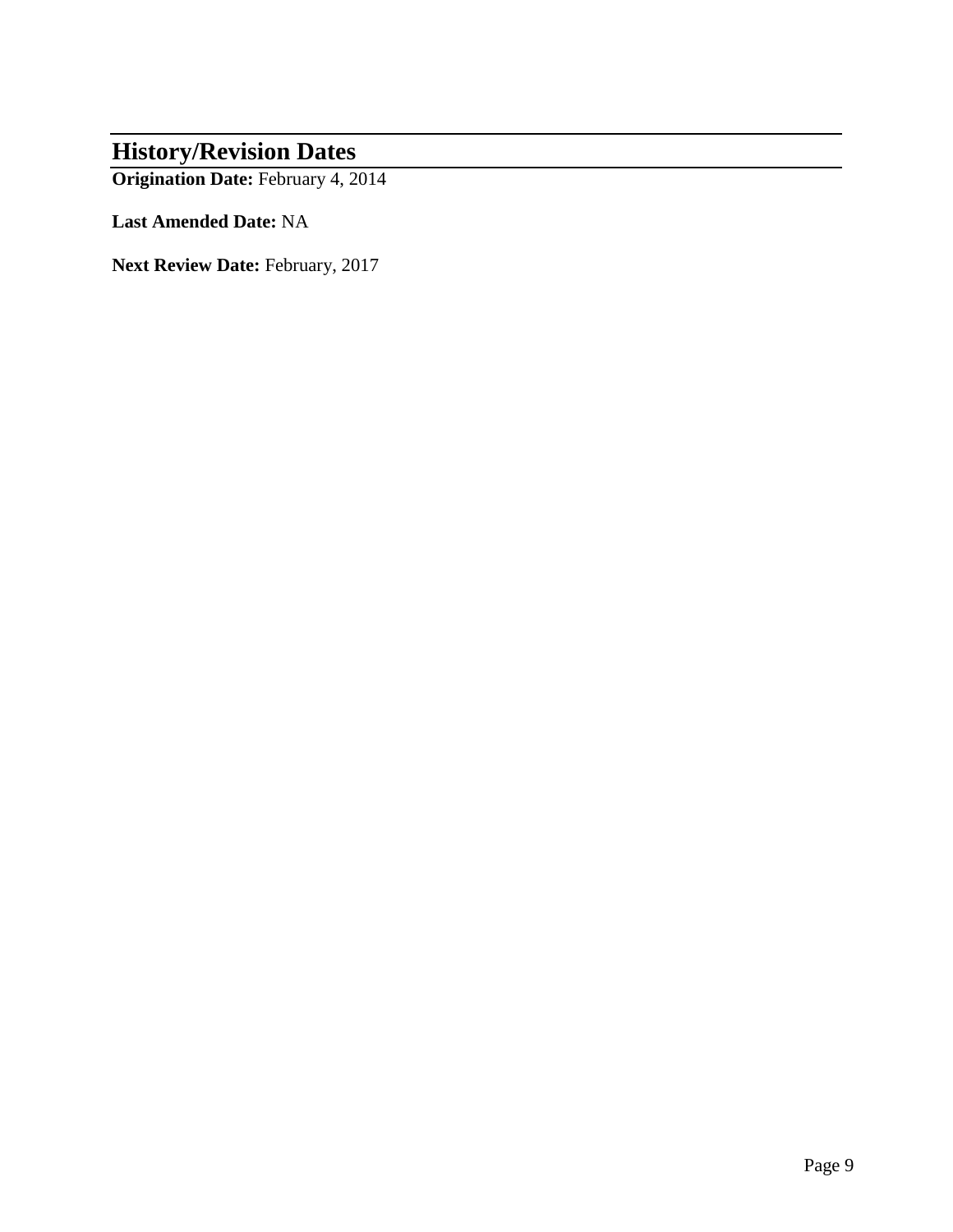### **APPENDIX A:** Acquisition of Cadavers and Recognizable Human Body Parts for Educational and Research Purposes (Effective February 4, 2014)

#### I. Overview

Northwestern University ("University") is committed to the legal, dignified, and respectful treatment of cadavers and recognizable human body parts for educational and research purposes on University premises.

The acquisition, inventory, use, storage, transfer, transportation, and disposition of cadavers and recognizable human body parts that are used for educational and research purposes must be conducted in compliance with all legal, public health, and ethical standards, and in a safe and respectful manner.

The purpose of this guide is to complement the University's policy on the Use of Cadavers and Recognizable Human Body Parts for Educational and Research Purposes and outline the proper procedures for the acquisition of cadavers and recognizable human body parts.

### II. Identification of Approved Suppliers

- a) The University Services Purchasing Resource Services Department has vetted cadaver and body parts vendors through an Invitation to Bid (ITB) process, and selected appropriate vendor(s) to be awarded a contract. These vendors are noted as Approved Suppliers; the Approved Supplier List is made available on the Purchasing Resource Services Department's online Preferred Vendor Matrix.
	- 1. For cadavers, the AGA or other Approved Supplier on the Approved Supplier List (available on the online Preferred Vendor Matrix).
	- 2. For body parts, an Approved Supplier noted on the Approved Supplier List (available on the online Preferred Vendor Matrix).
- b) Approved Suppliers must agree to perform serological testing per OSHA Bloodborne Pathogens Standards, and supply documentation showing proof that all unembalmed cadavers and body parts meet these standards (i.e., are free of Hepatitis B, Hepatitis C, and HIV 1 and 2, at minimum).
- c) Acquisition or receipt of donated cadavers and/or body parts from a source that is not currently an Approved Supplier must be approved by an Anatomical Specimens Coordinating Department (i.e., The Feinberg School of Medicine ("Feinberg") Augusta Webster, MD, Office of Medical Education (AWOME), the Northwestern Center for Advanced Surgical Education (NCASE), and the Office for Research Safety (ORS)) or the Feinberg ORA in advance of procuring or accepting receipt.
- III. Obtaining Approval of a Project by Submission of an **[Anatomical Specimens Request Form](https://forms.feinberg.northwestern.edu/view.php?id=203857)**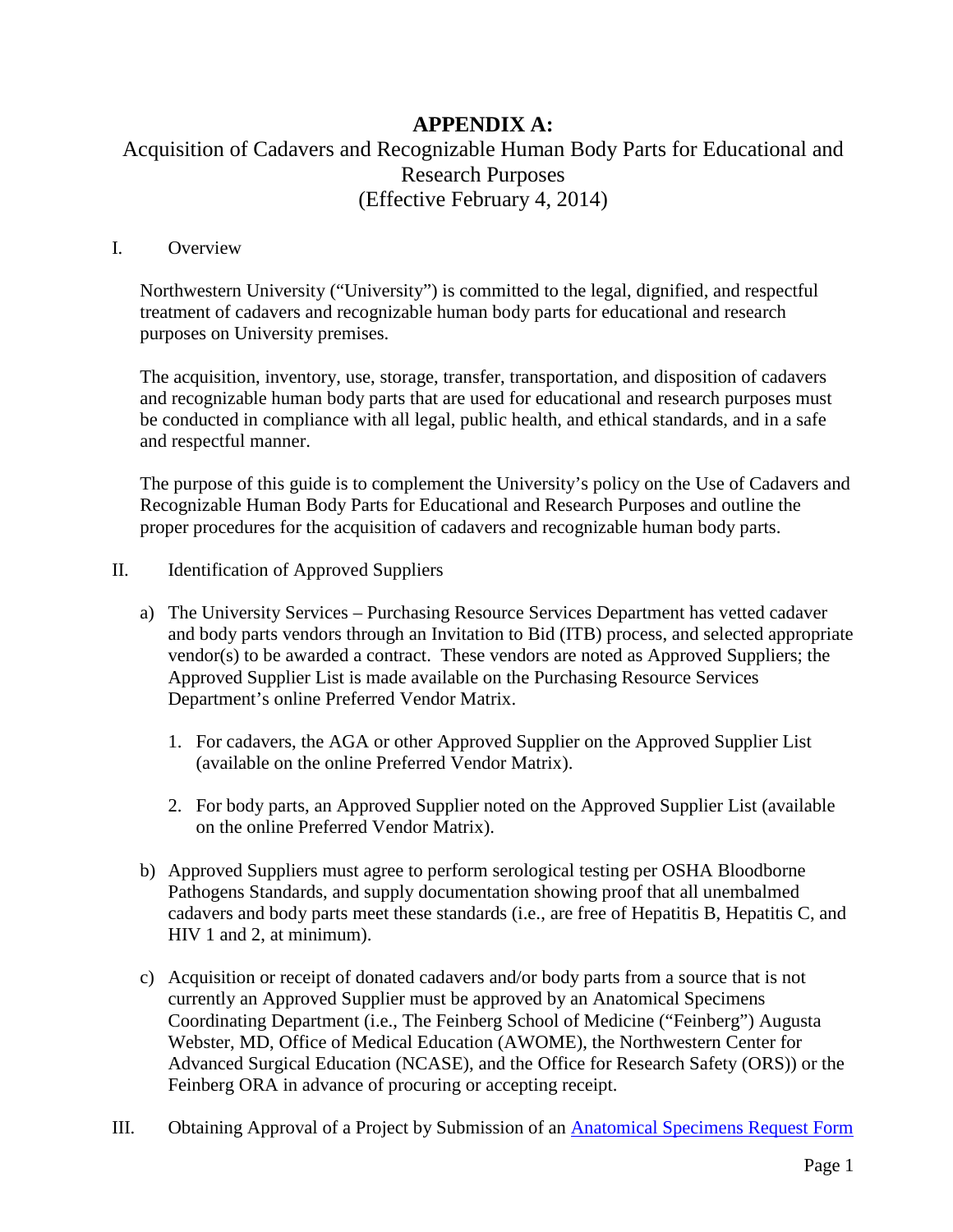- a) Per the Use of Cadavers and Recognizable Human Body Parts for Educational and Research Purposes policy, the project leader is responsible for submitting a completed [Anatomical Specimens Request Form](https://forms.feinberg.northwestern.edu/view.php?id=203857) to the applicable Anatomical Specimens Coordinating Department. [Anatomical Specimens Request Forms](https://forms.feinberg.northwestern.edu/view.php?id=203857) can also be found on the Feinberg ORA website's [Resources](http://www.feinberg.northwestern.edu/compliance/resources/index.html) tab.
	- 1. For the use of **cadavers and brains** for **educational or research** purposes on the **Chicago or Evanston Campus**, submit this form to the **Feinberg AWOME**.
	- 2. For use of **body parts** for **educational or research** purposes on the **Chicago Campus**, submit this form to **NCASE**.
	- 3. For use of **body parts** for **educational** or **research** purposes on the **Evanston Campus**, submit this form to **ORS**.

Please see the Selecting an Anatomical Specimens Coordinating Department - Flow Sheet for a visual representation of the above delineations should you still have questions.

- b) The Anatomical Specimens Coordinating Department shall review the Anatomical [Specimens Request Form, verify the request is in compliance with University polic](https://forms.feinberg.northwestern.edu/view.php?id=203857)y, approve, and initiate the acquisition of requested cadavers and/or body parts from an Approved Supplier.
- c) The portion of an educational or research project involving cadavers and/or body parts may not be initiated prior to obtaining written approval from the applicable Anatomical Specimens Coordinating Department.
- d) Changes in use subsequent to original approval require additional, written approval by the [applicable Anatomical Specimens Coordinating Department. An amended Anatomical](https://forms.feinberg.northwestern.edu/view.php?id=203857) Specimens Request Form shall be submitted by the project leader to the applicable Anatomical Specimens Coordinating Department, and approved in writing prior to initiation or continuation of the portion of a project that involves cadavers and/or body parts.
- IV. Commencement of an Approved Project/Receipt of Cadavers and/or Body Parts
	- a) Once written approval by the applicable Anatomical Specimens Coordinator is provided, acquisition arrangements shall be initiated with an Approved Supplier.
	- b) Anatomical Specimens Coordinating Departments may not accept receipt of cadavers and/or body parts from an Approved Supplier prior to approval of the project.
	- c) The Anatomical Specimens Coordinators must ensure that all cadavers and/or body parts are received via University approved transporters, using approved transportation methods, adhering to all applicable legal, public health, and ethical standards. All transporters shall have a funeral director's license.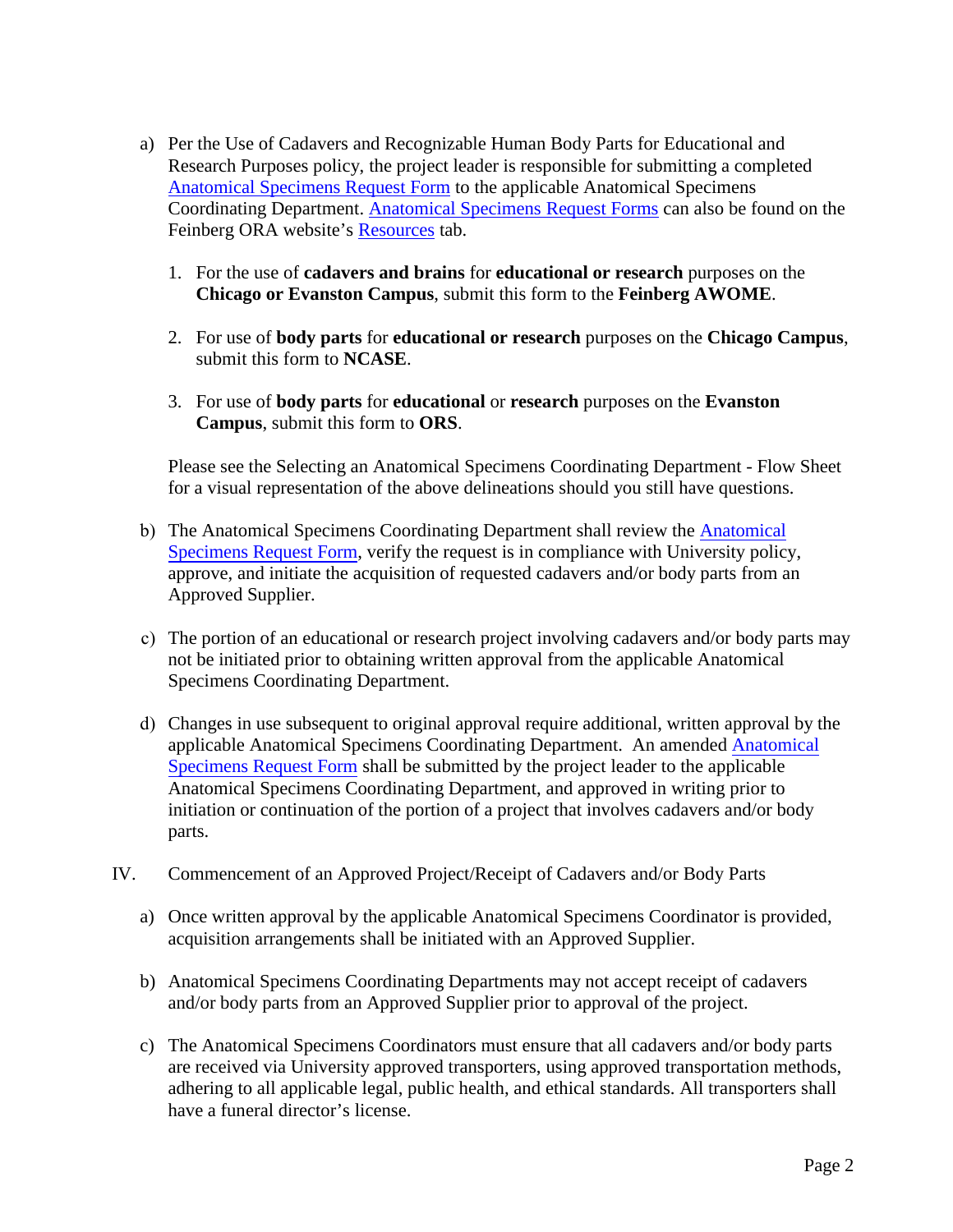- d) Unless a different location is pre-authorized by one of the Anatomical Specimens Coordinators, all cadavers and/or body parts used for educational and research activities must arrive at the University and leave its premises through locations determined by the Anatomical Specimen Coordinating Departments.
- e) The Anatomical Specimens Coordinators must enter the cadavers and/or body parts information into an Anatomical Specimens Tracking Sheet where each is assigned a unique identification number for tracking and reporting purposes.
- V. Transport of Cadavers and/or Body Parts to the Project Leader's Department

The applicable Anatomical Specimens Coordinator shall coordinate with the project leader to ensure the proper transport of cadavers and/or body parts to the approved location of the Approved Project within the University. Please reference Section III (a) to determine the applicable Anatomical Specimens Coordinating Department through which to coordinate this activity.

- a) All cadavers and/or body parts must be properly packaged and labeled per industry standards prior to transport. Acceptable packaging is to be determined by the Feinberg AWOME, NCASE, or ORS.
- b) All transport shall be consistent with information contained in the Anatomical Specimens [Request Form. Any proposed change related to transport requires submission of an](https://forms.feinberg.northwestern.edu/view.php?id=203857) amended [Anatomical Specimens Request Form](https://forms.feinberg.northwestern.edu/view.php?id=203857) and written approval by the applicable Anatomical Specimens Coordinator prior to initiating the transport.
- c) Upon receipt by the project leader, the Anatomical Specimens Coordinator must enter the cadavers' and/or body parts' new location and any other changes in information into the Anatomical Specimens Tracking Sheet.
- VI. Transfer of Cadavers and/or Body Parts between Approved Projects
	- a) It is the responsibility of the transferring project leader and the receiving project leader to coordinate the transfer of cadavers and/or body parts with the applicable Anatomical Specimens Coordinating Department(s). Please reference Section III (a) to determine the applicable Anatomical Specimens Coordinating Department through which to coordinate this activity.
	- b) If the transfer between Approved Projects was not pre-approved by the applicable Anatomical Specimens Coordinating Department(s), the receiving project leader shall submit an amended [Anatomical Specimens Request Form](https://forms.feinberg.northwestern.edu/view.php?id=203857) to the applicable Anatomical Specimens Coordinating Department(s) for approval.
	- c) [Provided that it was not previously addressed in the approved Anatomical Specimens](https://forms.feinberg.northwestern.edu/view.php?id=203857) Request Form, the transferring project leader shall amend the form to indicate that transfer to the receiving project leader's Approved Project is taking place. Both the transferring and the receiving Anatomical Specimens Coordinating Departments (if different) shall approve this amendment.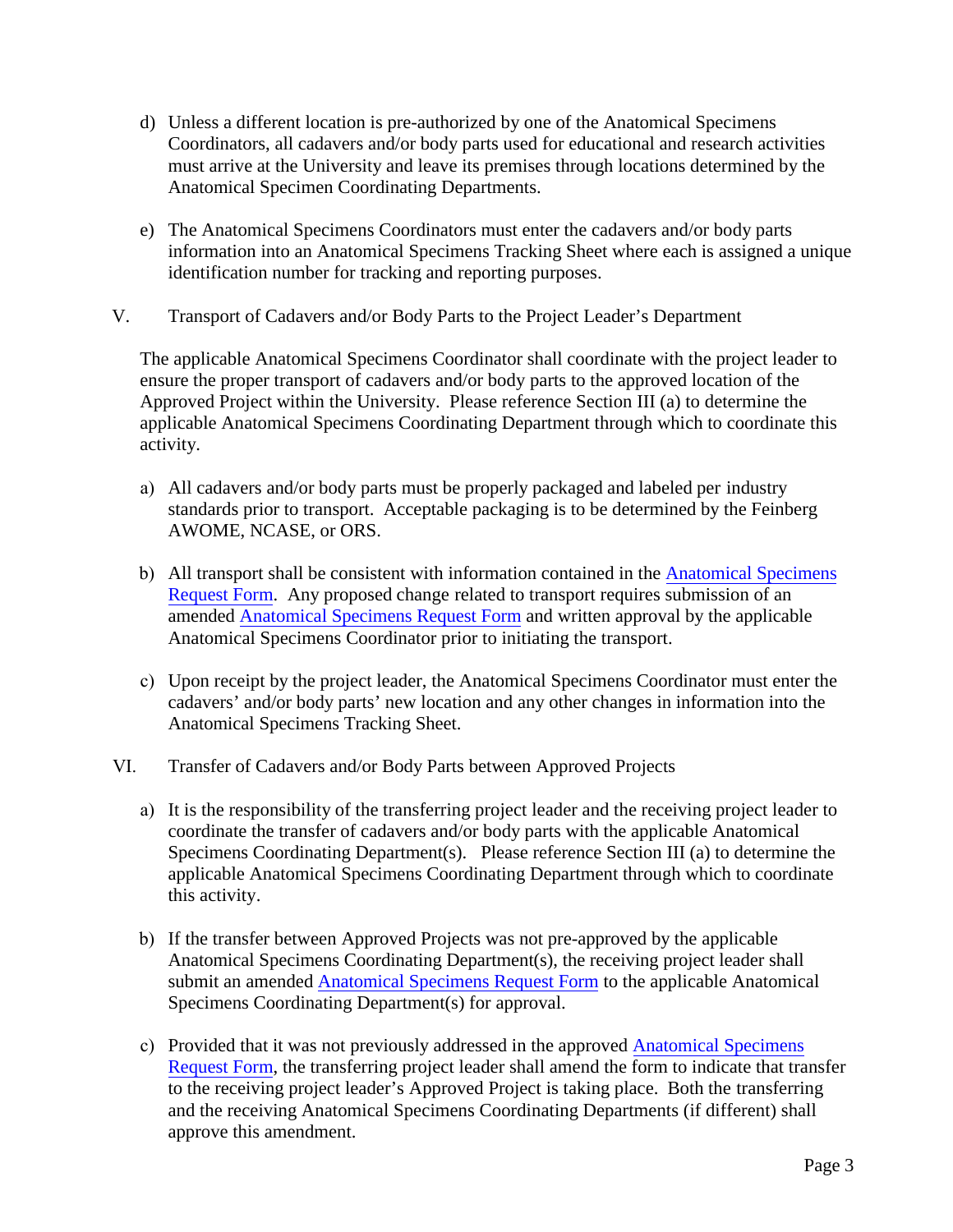d) Both the transferring and the receiving Anatomical Specimens Coordinators (if different) must enter the transfer information into the Anatomical Specimens Tracking Sheet so as to ensure accurate tracking of inventory, immediately following the approved transfer.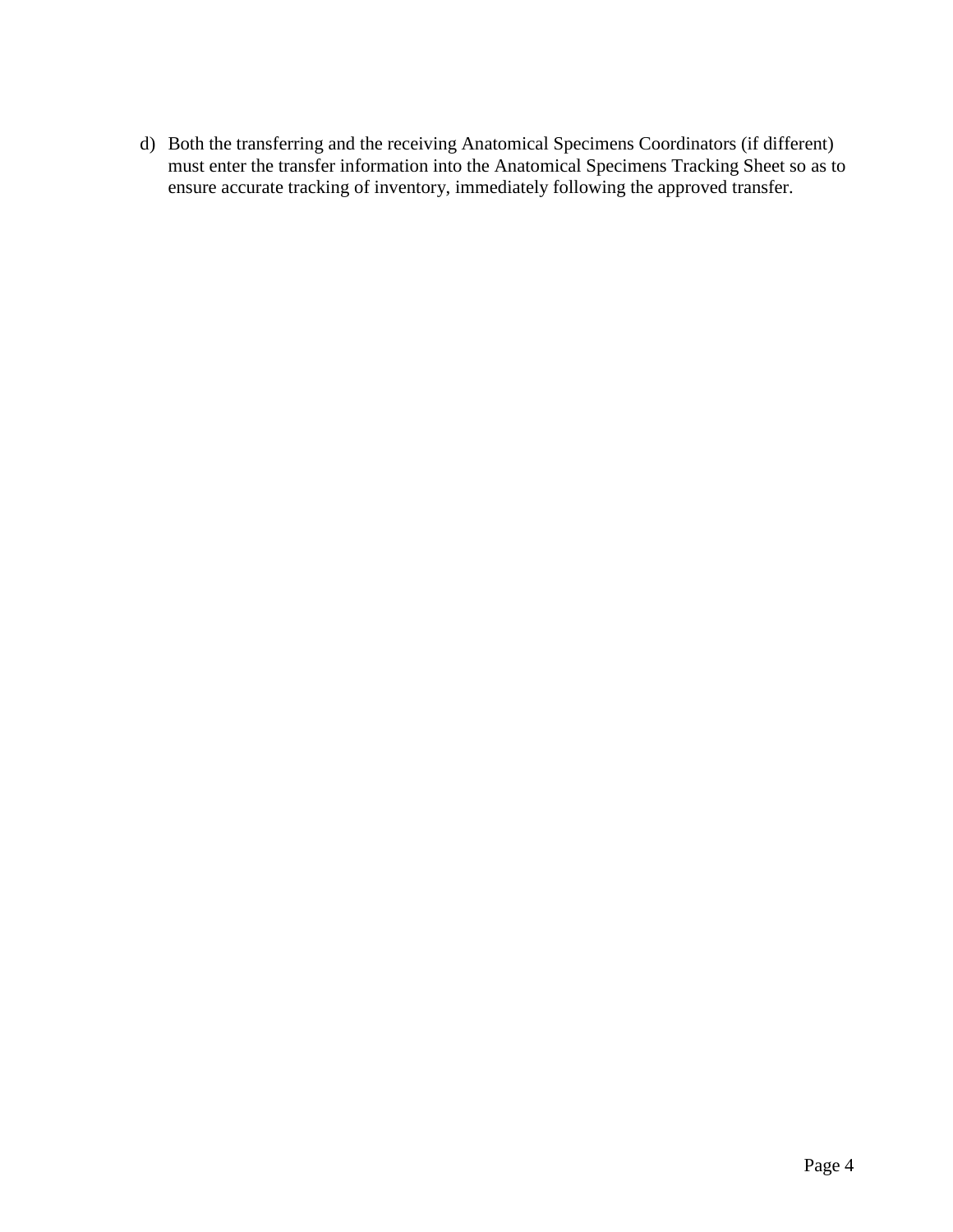### **APPENDIX B:**

### Disposition of Cadavers and Recognizable Human Body Parts for Educational and Research Purposes (Effective February 4, 2014)

### I. Overview

Northwestern University ("University") is committed to the legal, dignified, and respectful treatment of cadavers and recognizable human body parts for educational and research purposes on University premises.

The acquisition, inventory, use, storage, transfer, transportation, and disposition of cadavers and recognizable human body parts that are used for educational and research purposes must be conducted in compliance with all legal, public health, and ethical standards, and in a safe and respectful manner.

The purpose of this guide is to complement the University's policy on the Use of Cadavers and Recognizable Human Body Parts for Educational and Research Purposes and outline the proper procedures for the disposition of cadavers and recognizable human body parts.

- II. Disposition/Cremation of Cadavers and/or Body Parts
- a) Cadavers and Brains: Any cadaver and/or brain provided through the AGA must be cremated in accordance with the AGA's and state requirements. Any cadaver and/or brain provided through an alternative Approved Supplier must be cremated in accordance with the alternative Approved Supplier's and state requirements. The transport and transfer of cadavers and/or brains for final Disposition is the responsibility of the Feinberg AWOME and is arranged through approved transporters and Disposition vendors.
- b) All Other Recognizable Body Parts: When a project leader has completed use of recognizable body parts, the project leader shall contact the applicable Anatomical Specimens Coordinating Department to arrange for approved transport and final Disposition. Please reference Section III (a) of Appendix A of the University's policy on the Use of Cadavers and Recognizable Body Parts for Educational and Research Purposes to determine the applicable Anatomical Specimens Coordinating Department through which to coordinate this activity.
- c) The Anatomical Specimens Coordinator must acknowledge receipt and usage of the recognizable body parts, update the Anatomical Specimens Tracking Sheet, and make arrangements for their transfer and disposition in a manner consistent with all legal requirements, using approved transport and disposition vendors, via approved transportation methods.
- d) The applicable Anatomical Specimens Coordinator must update the Anatomical Specimens Tracking Sheet and account for any portion of the cadavers and/or body parts that is not returned to their Anatomical Specimens Coordinating Department.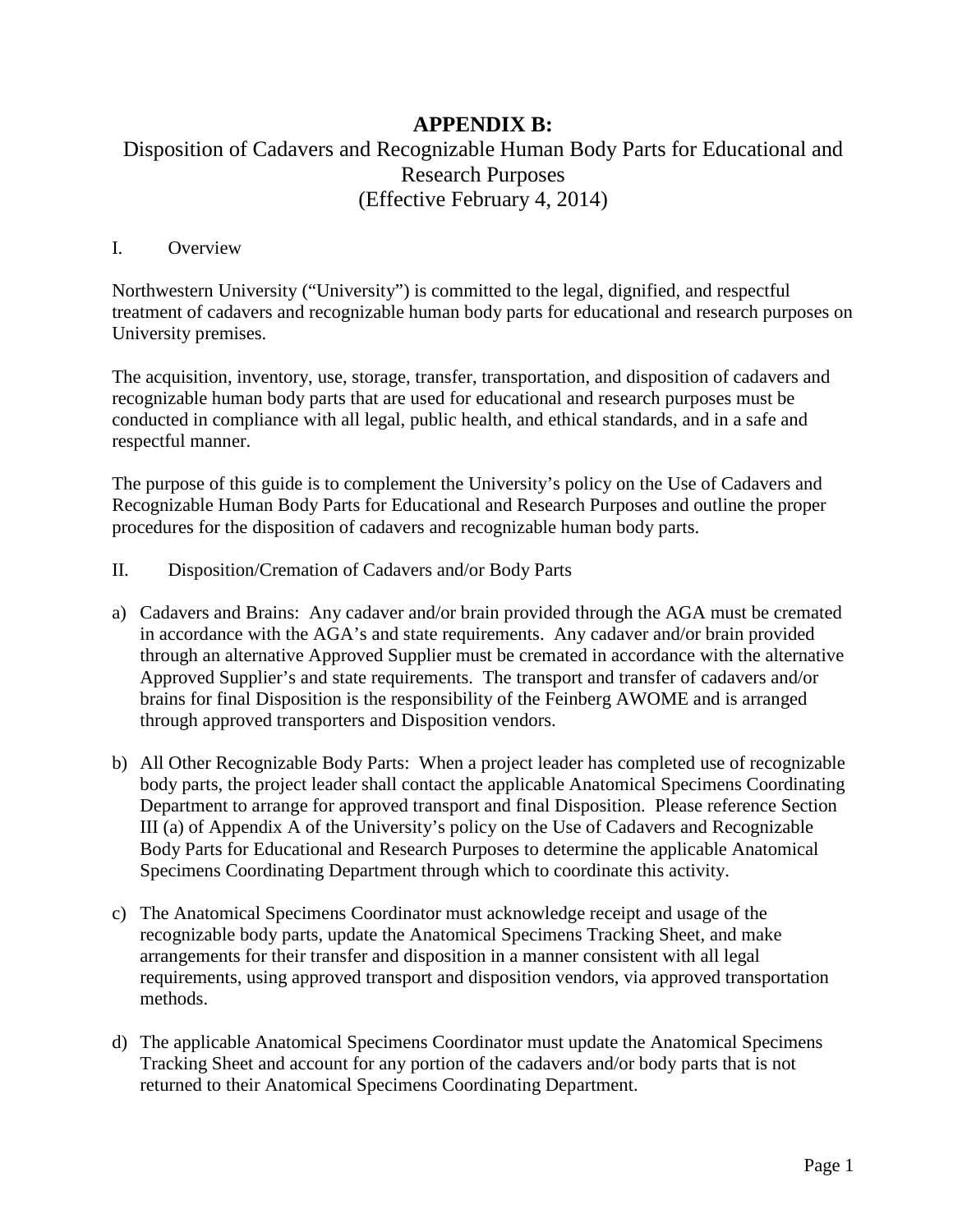III. Transferring Cadavers and/or Body Parts within the University or Medical Campus for Continued Use

Cadavers and/or body parts must always remain on University or medical campus premises. If cadavers and/or body parts must be used outside of the Feinberg AWOME or NCASE approved space, a [Request for Transfer and Use of Anatomical Specimens Form](https://forms.feinberg.northwestern.edu/view.php?id=203857) must be submitted to the appropriate Anatomical Specimens Coordinating Department, i.e. the Feinberg AWOME for cadavers, brains, and temporal bones, and NCASE for body parts. Specimens cannot be removed from the Feinberg AWOME or NCASE approved space without the submission of this form. Once approval is granted, the requesting party will work with the Anatomical Specimens Coordinating Department to ensure that pick up, transport, use, and return meet University standards.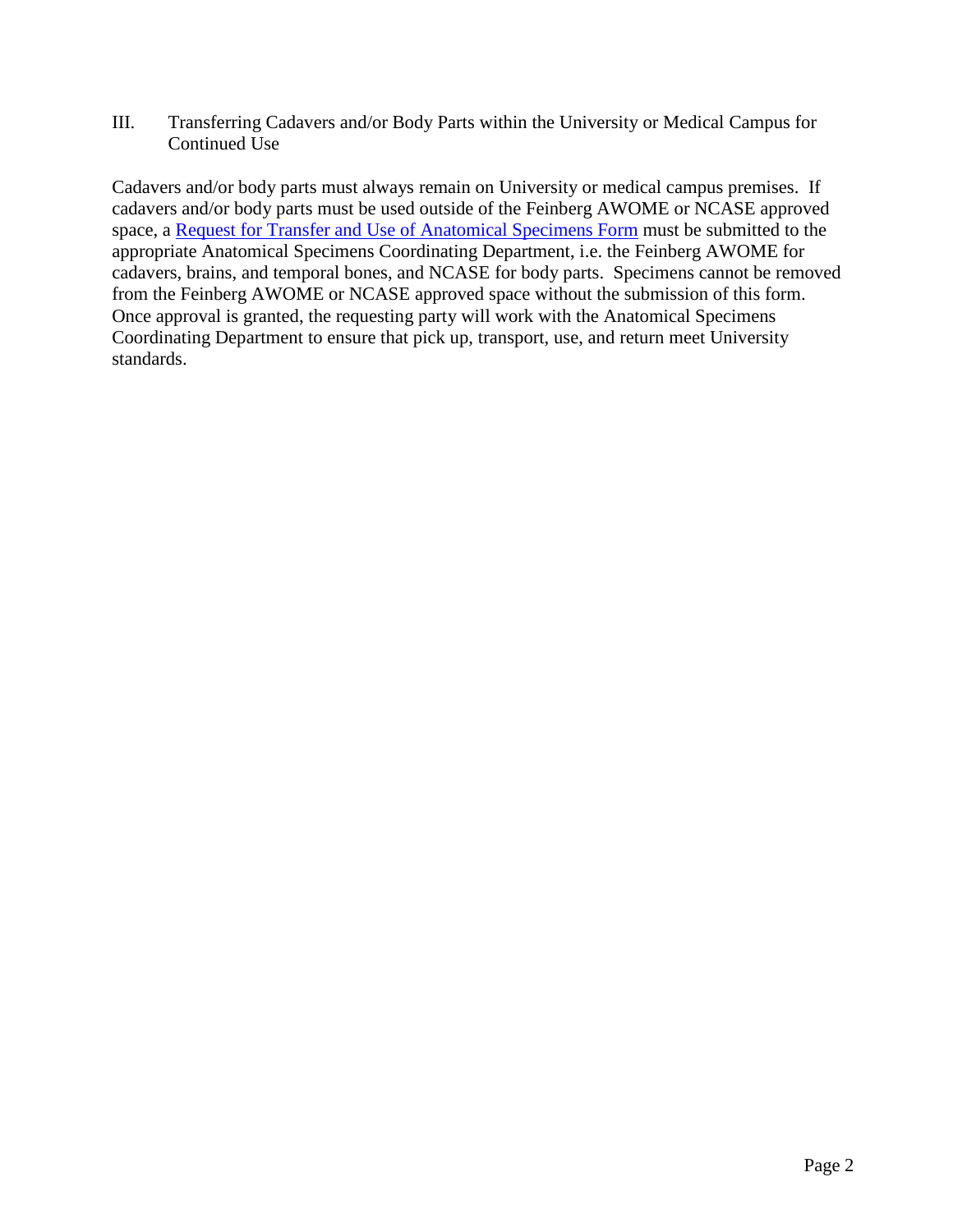### **APPENDIX C:**

### Special Circumstances – Use of Cadavers and Recognizable Human Body Parts for Educational and Research Purposes (Effective February 4, 2014)

### I. Overview

Northwestern University ("University") is committed to the legal, dignified, and respectful treatment of cadavers and recognizable human body parts for educational and research purposes on University premises.

The acquisition, inventory, use, storage, transfer, transportation, and disposition of cadavers and recognizable human body parts that are used for educational and research purposes must be conducted in compliance with all legal, public health, and ethical standards, and in a safe and respectful manner.

The purpose of this guide is to complement the University's policy on the Use of Cadavers and Recognizable Human Body Parts for Educational and Research Purposes and outline the proper procedures for special circumstances involving the use of cadavers and recognizable human body parts.

II. Cadavers and/or Body Parts Brought to the University by New Faculty, Staff or Students

Transfer of cadavers and/or body parts for new faculty, staff, students, or trainees coming from another institution requires the submission of an [Anatomical Specimens Request Form](https://forms.feinberg.northwestern.edu/view.php?id=203857) to, and written approval by the Department Chair and the Feinberg ORA. New faculty, staff, students, and trainees are encouraged to initiate consultation with the Feinberg ORA prior to arriving at the University.

III. Cadavers and/or Body Parts Obtained by External Individual or Entity – Used for Demonstration/Educational Purposes Only

In exceptional cases, an external individual or entity may bring cadavers and/or body parts to the University for demonstration/educational purposes only if prior, written approval has been granted by NCASE

- a) In such circumstances, the external individual or entity must complete and submit the External Vendor Exception Application Form obtained from NCASE for review and approval.
- b) The external individual or entity must certify their cadavers and/or body parts are: acquired from vendor sources who follow all legal, public health, and ethical standards; appropriately packaged and transported; uniquely identified; and, serological tested per OSHA Bloodborne Pathogens Standards, with accompany documentation showing proof that all cadavers and body parts meet these standards (i.e., are free of Hepatitis B, Hepatitis C, and HIV 1 and 2, at minimum).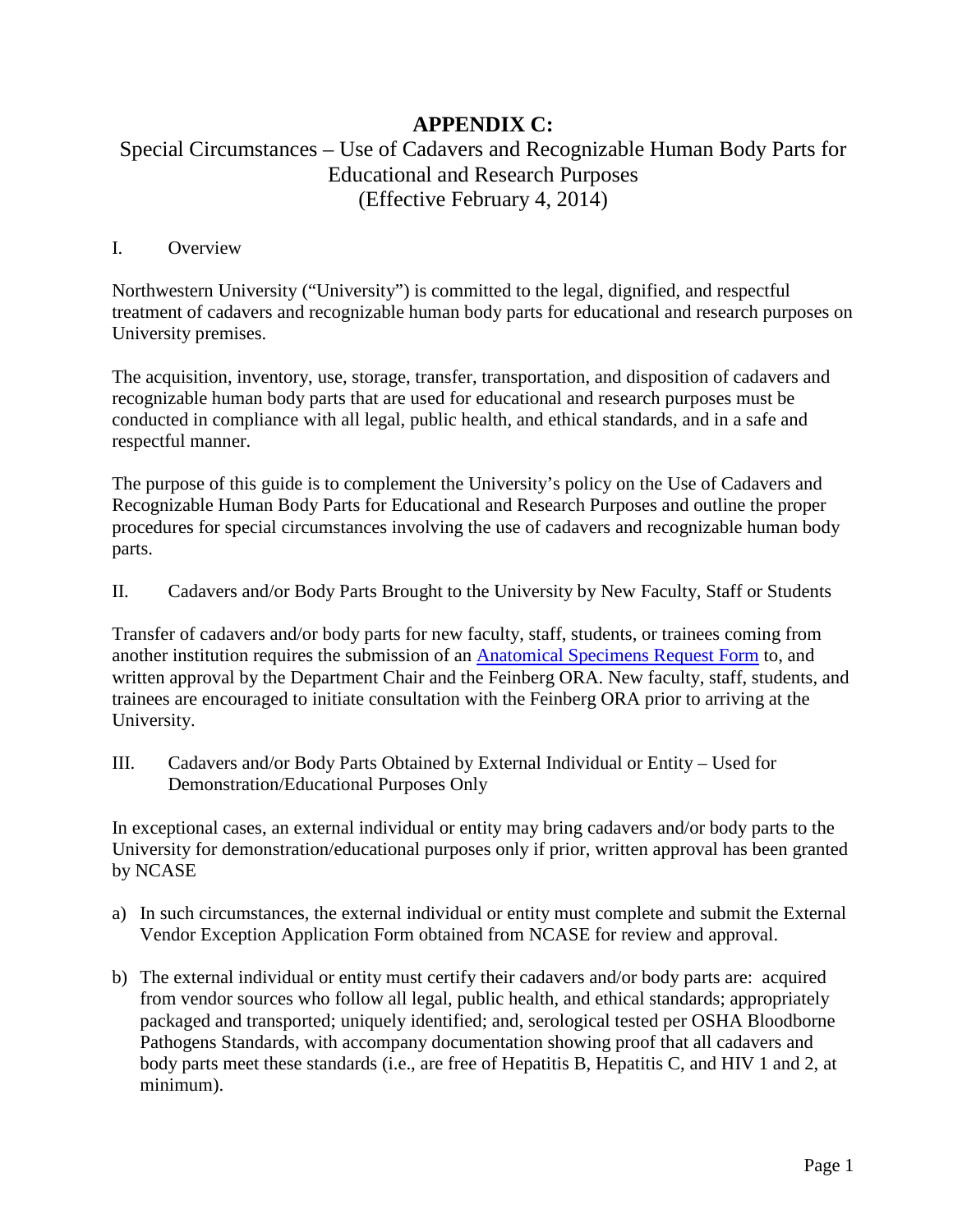- c) The external individual or entity must agree to retain custody of the cadavers and/or body parts during the demonstration, and to remove the cadavers and/or body parts following the demonstration.
- d) The external individual or entity is prohibited from transferring or disposing of any cadavers and/or body parts within the University in a manner not consistent with University policies and procedures.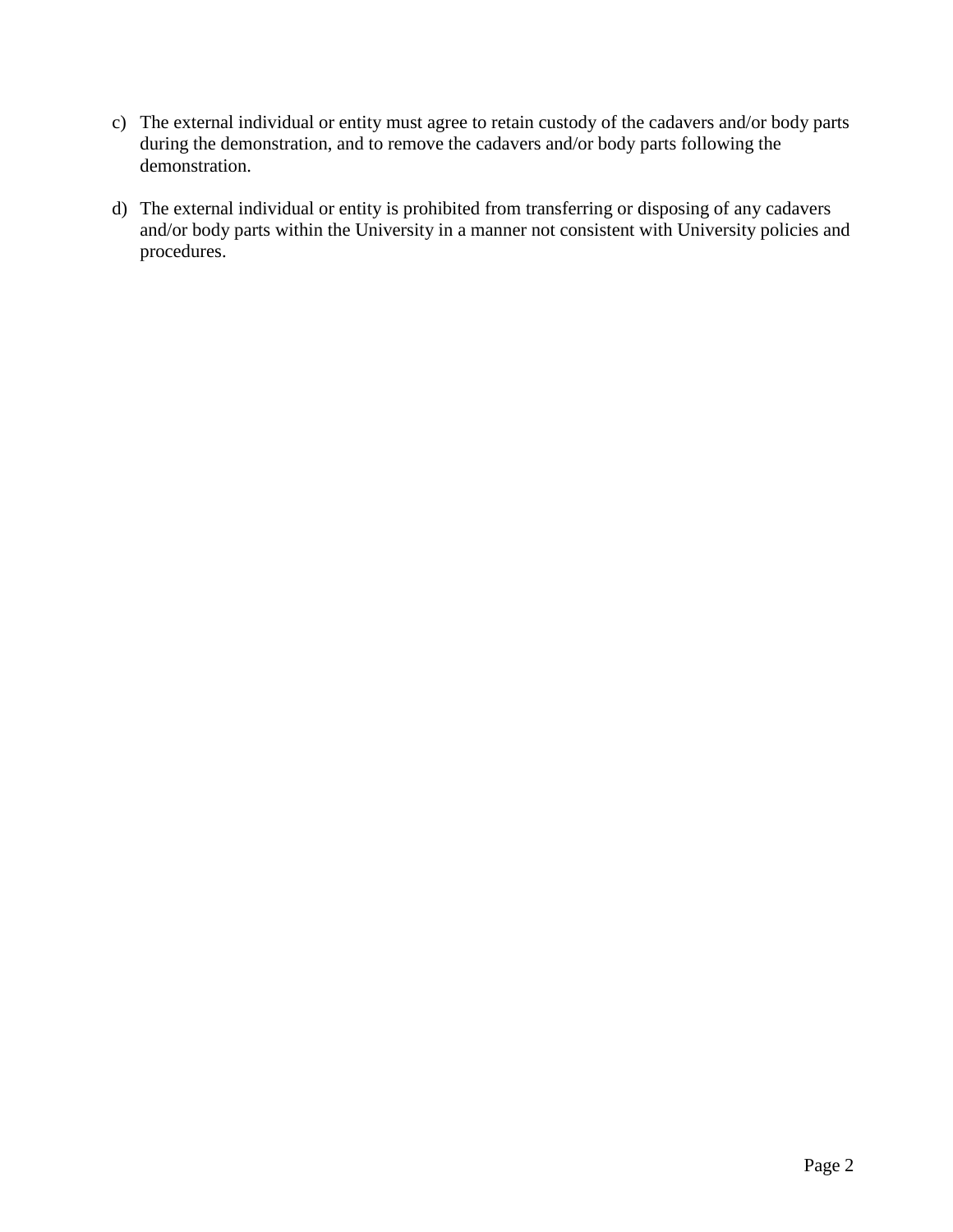### **APPENDIX D:**

Other Resources / Contact Information

#### **Northwestern University Services – Purchasing Resource Services**

• Jim Konrad, Director of Purchasing Northwestern University University Services – Purchasing Resource Services 2020 Ridge Ave., 2nd Floor Evanston, IL 60208 (847) 491-8121 [j-konrad@northwestern.edu](mailto:j-konrad@northwestern.edu)

### **Northwestern University Feinberg School of Medicine Augusta Weber, MD, Office of Medical Education (Feinberg AWOME)**

• Larry R. Cochard, PhD, Associate Professor Northwestern University Feinberg School of Medicine Augusta Weber, MD, Office of Medical Education Ward Building 1-115, 303 E. Chicago Avenue Chicago, IL 60611 (312) 503-0575 [lcochard@northwestern.edu](mailto:lcochard@northwestern.edu)

#### **Northwestern Center for Advanced Surgical Education (NCASE)**

• David C. Irvin, Manager of Simulation Operations Northwestern University Feinberg School of Medicine Center for Education in Medicine Ward Building, 303 E. Chicago Avenue Chicago, IL 60611 (312) 503-1147 [d-irvin@northwestern.edu](mailto:d-irvin@northwestern.edu)

#### **Northwestern University Office for Research Safety (ORS)**

- Michael Bryan Blayney, Executive Director Northwestern University Office for Research Safety Technological Institute, Room NG-71 2145 Sheridan Road Evanston, IL 60208-3121 (847) 491-5581 [michael.blayney@northwestern.edu](mailto:michael.blayney@northwestern.edu)
- Andrea D. Hall, Director, ORS Chicago Northwestern University Office for Research Safety Ward Building, Room B-106 W223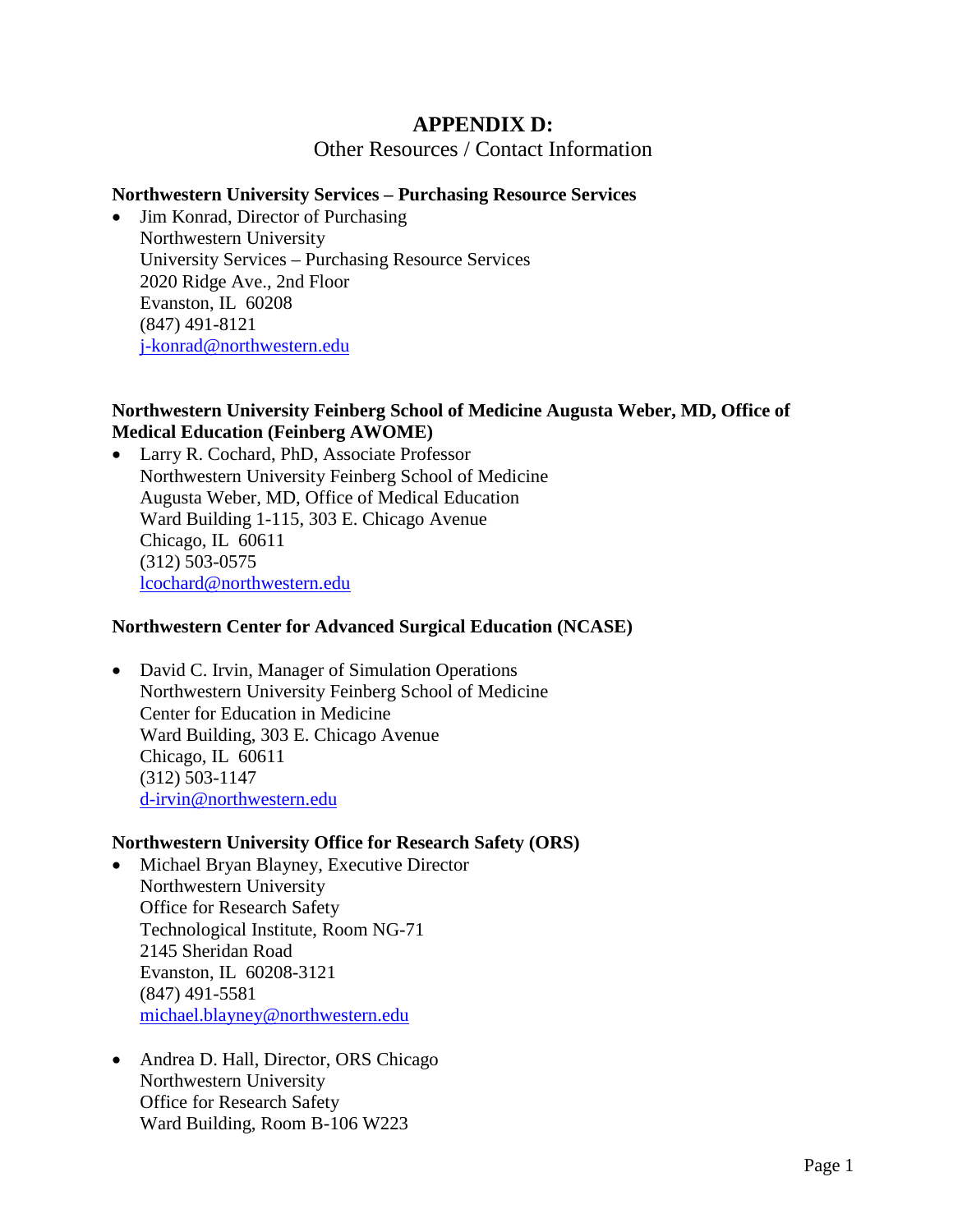303 E. Chicago Avenue Chicago, IL 60611 (312) 503-8300 [ahall@northwestern.edu](mailto:ahall@northwestern.edu)

### **Northwestern University Feinberg School of Medicine Office for Regulatory Affairs (Feinberg ORA)**

- Robert M. Rosa, MD, Vice Dean for Regulatory Affairs Northwestern University Feinberg School of Medicine Office for Regulatory Affairs 420 E. Superior St. Rubloff Building,  $12<sup>th</sup>$  Floor Chicago, IL 60611 (312) 908-8491 [rrosa@northwestern.edu](mailto:rrosa@northwestern.edu)
- Bridget B. Chamberlain, Director, Compliance Northwestern University Feinberg School of Medicine Office for Regulatory Affairs 420 E. Superior St. Rubloff Building, 12<sup>th</sup> Floor Chicago, IL 60611 (312) 503-2855 [bridget-chamberlain@northwestern.edu](mailto:bridget-chamberlain@northwestern.edu)